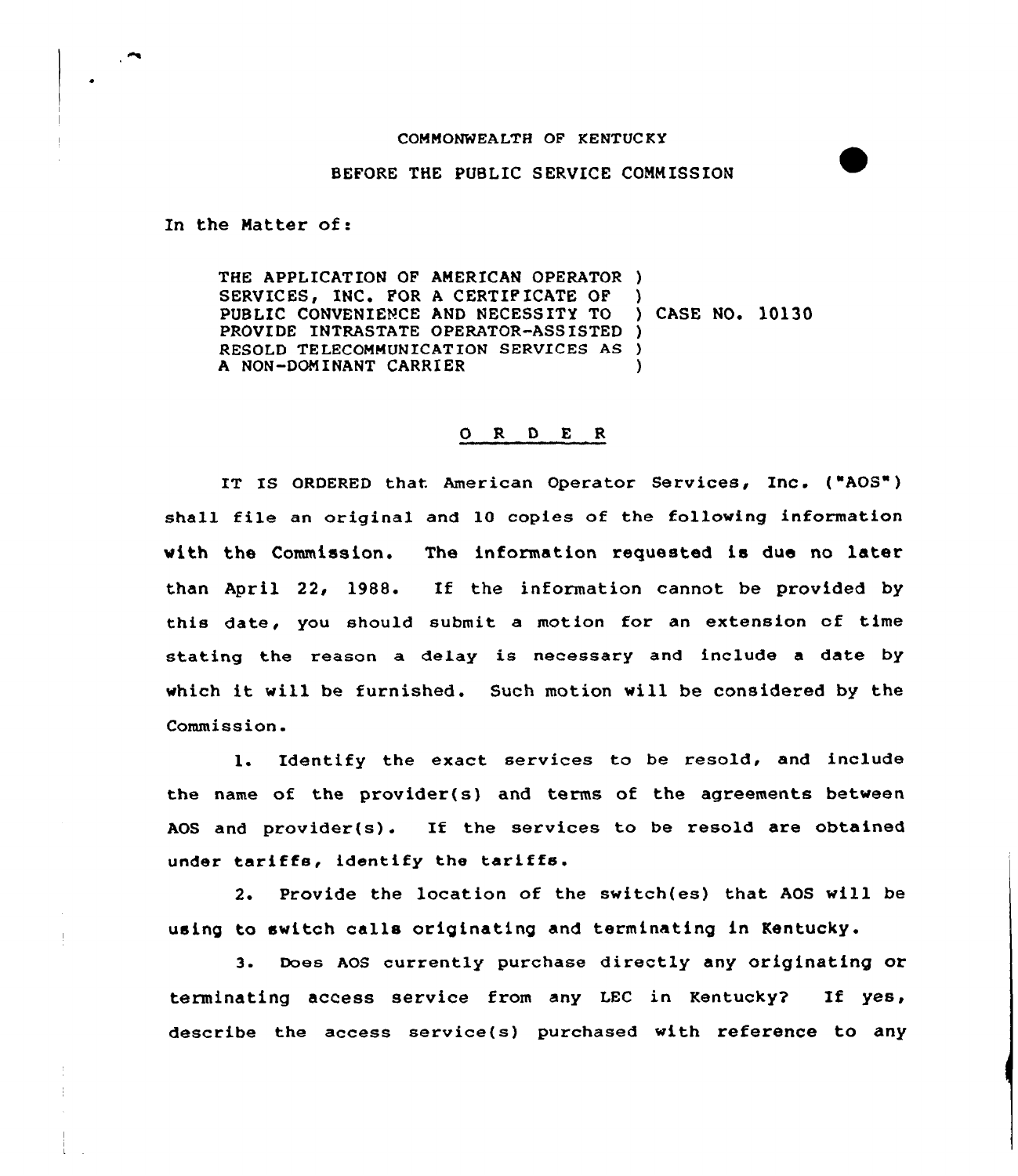applicable tariffs. If no, does AOS intend to purchase such access?

4. To complete an intrastate call, does AOS lease or use dedicated facilities from an IXC or private carrier, or is all transport provided through the use of purchased NTS or WATS/WATSlike services?

5. Describe exactly and depict graphically the routing of a call, handled by AOS, originating in Louisville, and terminating in Frankfort. Describe and depict the routing of a call originating in Frankfort and terminating in Lexington. Fully explain how intrastate access charges would be paid by AOS for such calls. If such calls would consist of two interstate segments, bridged by AOS, describe exactly which carriers would handle each interstate link. If a drop-link is used to provide operator intervention, include a description.

6. Describe any methods used by AOS to ensure that calls billed to a telephone company calling card are properly validated. Describe any methods used by AOS to ensure that calls billed to a third number are authorized.

7. Describe fully how AOS responds to a request by an end-user to bill a call to 1) an AT&T calling card; 2) a BOC calling card; 3) a calling card issued by any other local exchange company; and 4) an OCC travel card, e.g. US Sprint Fon Card, MCI calling card.

8. Describe fully how an AOS operator would handle a collect call, i.e. what information about AOS is provided to the answering party who is asked to accept the charges. Explain the

 $-2-$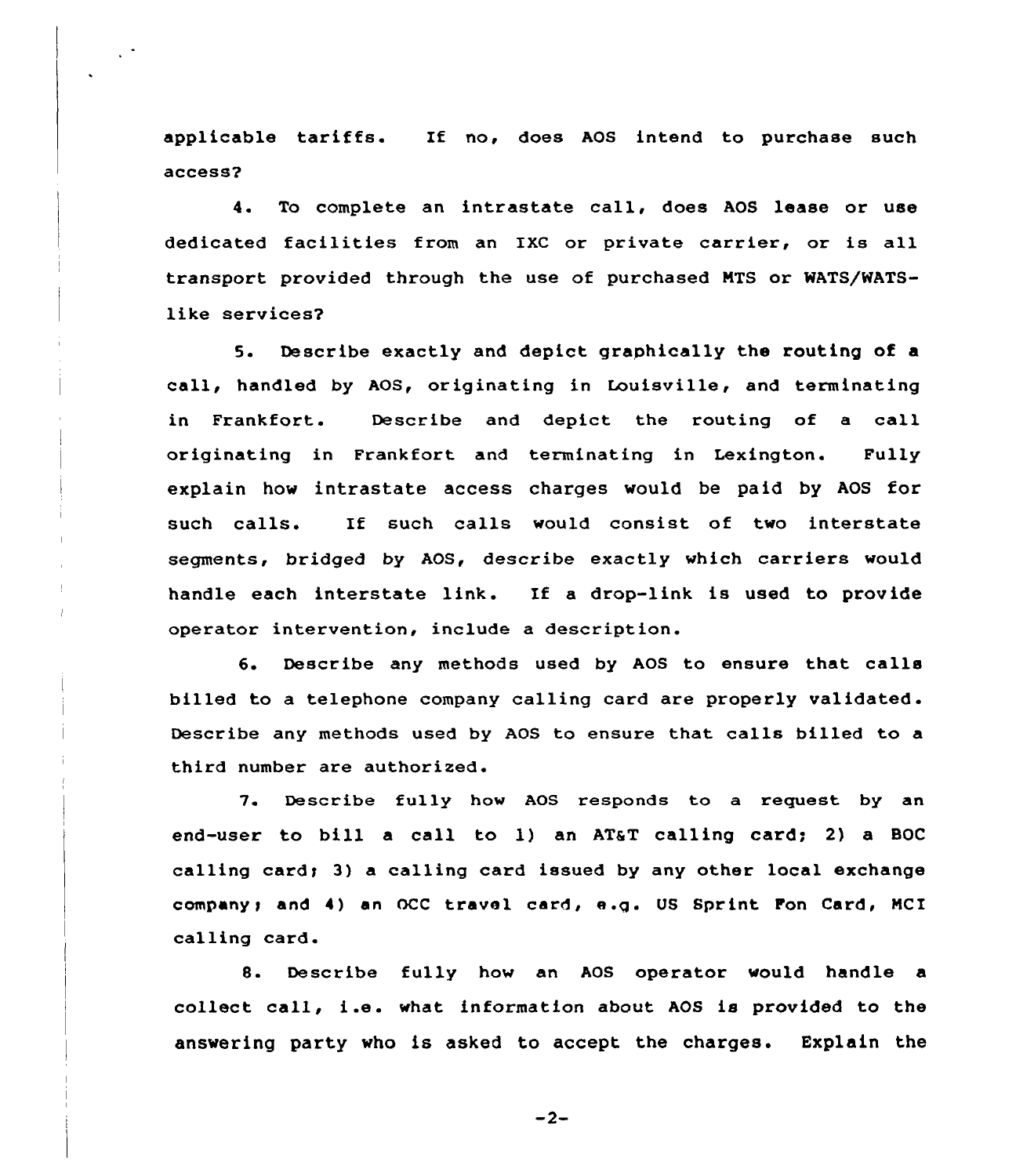ability of AOS, if any, to receive <sup>a</sup> request for operator assistance for an interLATA call on a 00- basis. Nay AOS equipment or an AOS customer's premises equipment be programmed to recognize a request for AOS service on a 00- basis, or through the use of some other access code?

Describe fully the method by which AOS would handle a properly dialed 1)  $0+$  intraLATA call; 2)  $0+$  interLATA call; and 3) 0+ local call. If steps are taken to prevent the routing of certain of these calls to AOS, please describe them.

10. Describe fully the ability of AOS to handle a 0+ credit card or calling card call without operator involvement. Describe fully the method by which the called number and credit card or calling card number are obtained, stored and processed.

ll. Provide <sup>a</sup> detailed explanation of the "Location Surcharge" referred to in Exhibit B, Pages 16, 21 and 24, including the basis for this provision.

12. On Exhibit B, Page 22, additional minutes are priced the same as initial minutes for day, evening and night calls for the 16 mile distance, for evening and night calls for the 30 mile distance and for night calls for the 40 and 55 mile distances. All other levels are priced lower for additional minutes than initial minutes. Please explain.

13. Provide <sup>a</sup> detailed schedule showing all charges which will be made and/or commission to be paid to carrier's customers.

14. Provide <sup>a</sup> current list of AOS customers within Kentucky.

15. Provide the date at which AOS (or NTS) began providing intrastate service within Kentucky.

 $-3-$